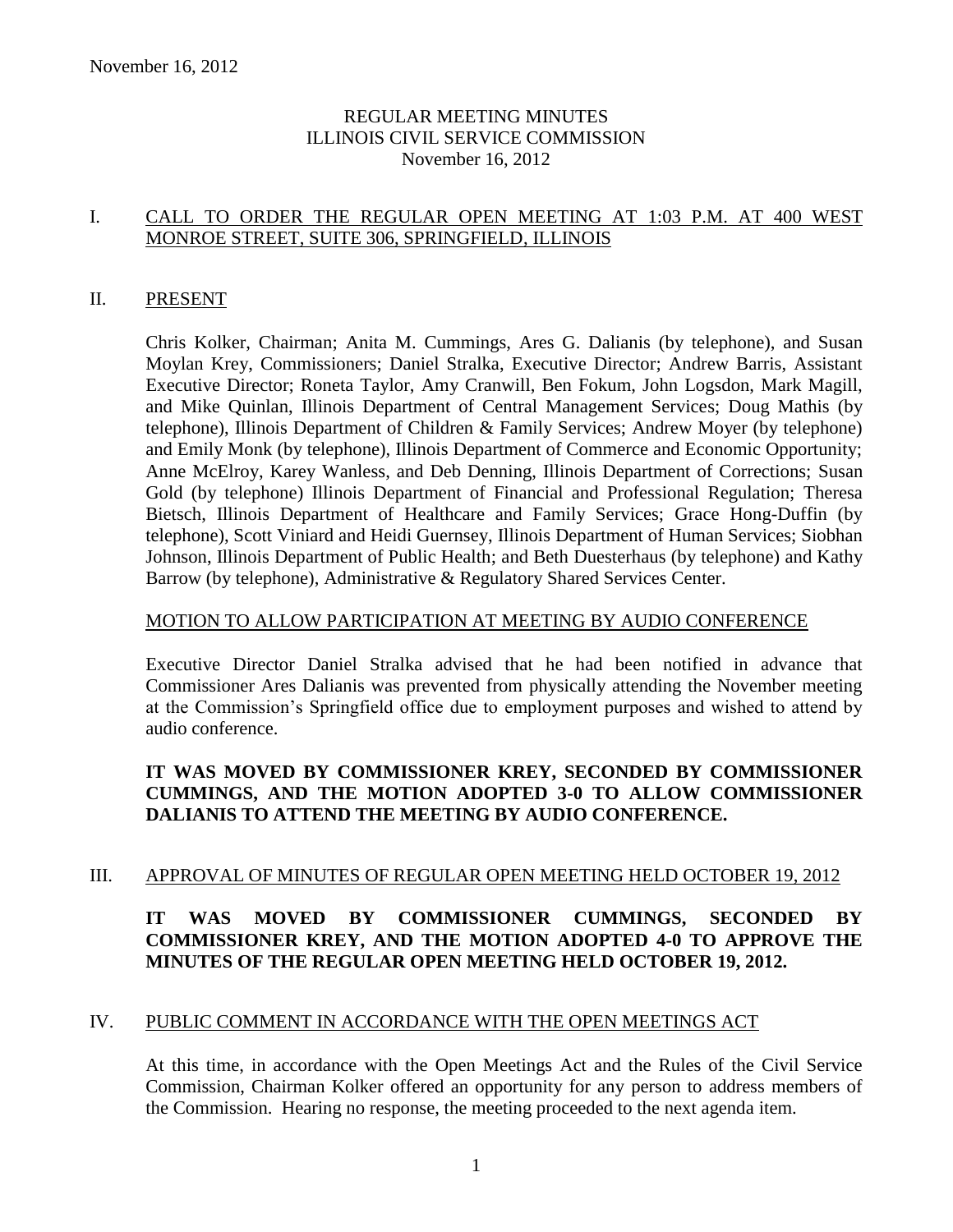#### $V<sub>1</sub>$ EXEMPTIONS UNDER SECTION 4d(3) OF THE PERSONNEL CODE

# A. Report on Exempt Positions from Illinois Dept. of Central Management Services

|               | Total     | Number of Exempt |
|---------------|-----------|------------------|
| <u>Agency</u> | Employees | Positions        |
|               |           |                  |
|               |           |                  |
|               |           |                  |
|               |           |                  |
|               |           |                  |
|               |           |                  |
|               |           |                  |
|               |           |                  |
|               |           |                  |
|               |           |                  |
|               |           |                  |
|               |           |                  |
|               |           |                  |
|               |           |                  |
|               |           |                  |
|               |           |                  |
|               |           |                  |
|               |           |                  |
|               |           |                  |
|               |           |                  |
|               |           |                  |
|               |           |                  |
|               |           |                  |
|               |           |                  |
|               |           |                  |
|               |           |                  |
|               |           |                  |
|               |           |                  |
|               |           |                  |
|               |           |                  |
|               |           |                  |
|               |           |                  |
|               |           |                  |
|               |           |                  |
|               |           |                  |
|               |           |                  |
|               |           |                  |
|               |           |                  |
|               |           |                  |
|               |           |                  |
|               |           |                  |
|               |           |                  |
|               |           |                  |
|               |           |                  |
|               |           |                  |
|               |           |                  |
|               |           |                  |
|               |           |                  |
|               |           |                  |
|               |           |                  |
|               |           |                  |
|               |           |                  |
|               |           |                  |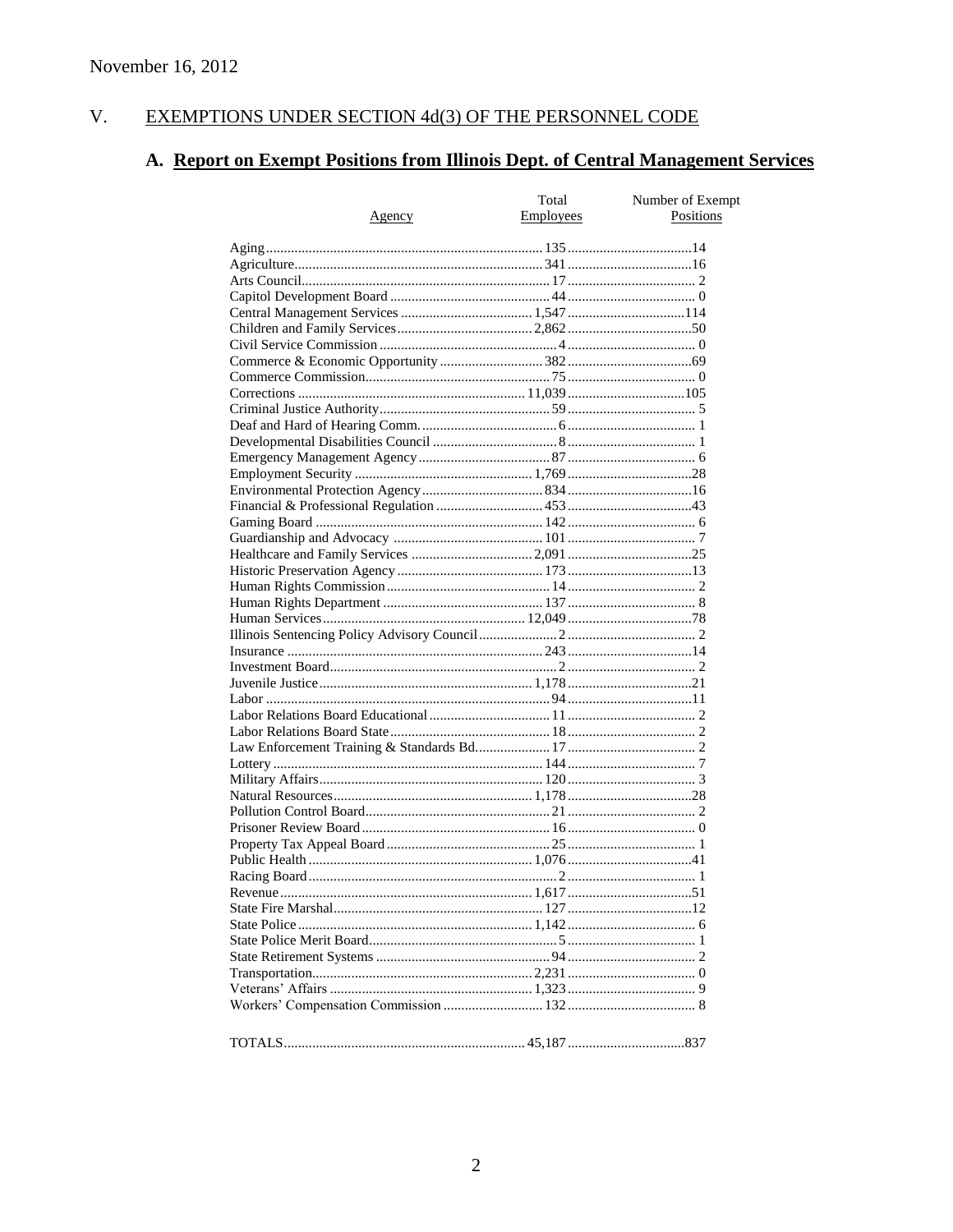### **B. Governing Rule – Section 1.142 Jurisdiction B Exemptions**

- a) The Civil Service Commission shall exercise its judgment when determining whether a position qualifies for exemption from Jurisdiction B under Section 4d(3) of the Personnel Code. The Commission will consider any or all of the following factors inherent in the position and any other factors deemed relevant to the request for exemption:
	- 1) The amount and scope of principal policy making authority;
	- 2) The amount and scope of principal policy administering authority;
	- 3) The amount of independent authority to represent the agency, board or commission to individuals, legislators, organizations or other agencies relative to programmatic responsibilities;
	- 4) The capability to bind the agency, board or commission to a course of action;
	- 5) The nature of the program for which the position has principal policy responsibility;
	- 6) The placement of the position on the organizational chart of the agency, board or commission;
	- 7) The mission, size and geographical scope of the organizational entity or program within the agency, board or commission to which the position is allocated or detailed.
- b) The Commission may, upon its own action after 30 days notice to the Director of Central Management Services or upon the recommendation of the Director of the Department of Central Management Services, rescind the exemption of any position that no longer meets the requirements for exemption set forth in subsection (a). However, rescission of an exemption shall be approved after the Commission has determined that an adequate level of managerial control exists in exempt status that will insure responsive and accountable administrative control of the programs of the agency, board or commission.
- c) For all positions currently exempt by action of the Commission, the Director of Central Management Services shall inform the Commission promptly in writing of all changes in essential functions, reporting structure, working title, work location, position title, position number or specialized knowledge, skills, abilities, licensure or certification.
- d) Prior to granting an exemption from Jurisdiction B under Section 4d(3) of the Personnel Code, the Commission will notify the incumbent of the position, if any, of its proposed action. The incumbent may appear at the Commission meeting at which action is to be taken and present objections to the exemption request.

(Source: Amended at 34 Ill. Reg. 3485, effective March 3, 2010)

\* \* \*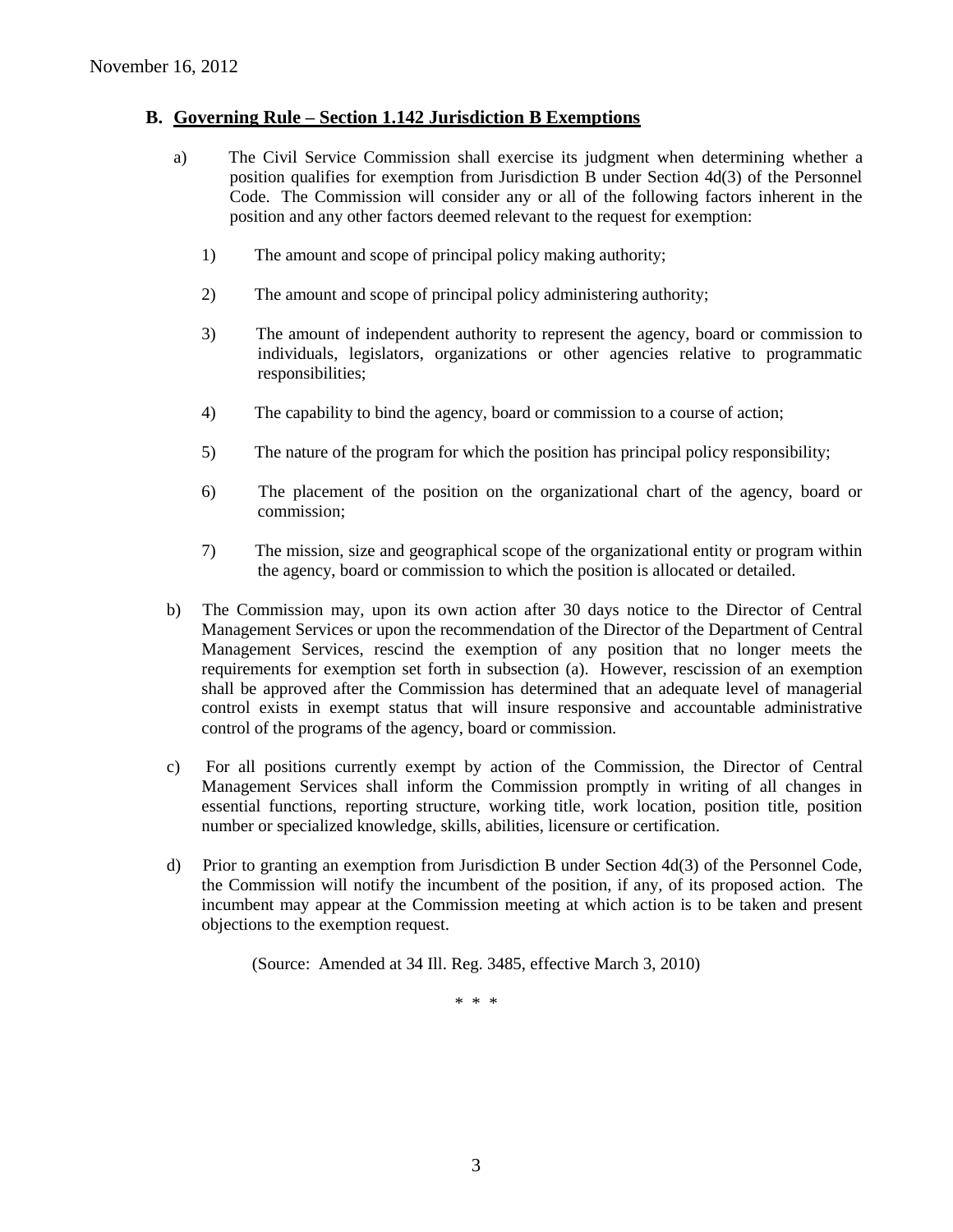### **C. Requests for 4d(3) Exemption**

Executive Director Daniel Stralka reported:

- As to Item C, this request is for the Mental Health and Addiction Recovery Management Supervisor, a position that reports to the Chief of Program and Support Services who reports to the Assistant Director who reports to the Director at the Illinois Department of Corrections. This position has principal policy responsibility for all mental health services and addiction recovery services at the agency. It is clear this supports an exemption since it was previously used by the agency to obtain an exemption for the Chief of Health Services in 2007. As the agency was advised, it cannot remove a program that justifies a position's exemption and place it in a pending requested position without it having a negative impact on the continued exemption of the first position. The agency then requested a continuance for further discussions within the agency. Staff has had no further contact with the agency so the Staff recommendation was to deny this request. Anne McElroy, Chief of Labor Relations, responded on behalf of the agency and reviewed the history of this program and request back to 2007. Chairman Kolker asked if the agency would be amenable to a continuance to allow it time to respond to Staff's inquiry. McElroy responded affirmatively and the rest of the Commissioners were in agreement with this approach.
- The agency requested that Items D1-D3 be continued to December.
- The agency requested that Item E be continued to December.
- The agency consented to Staff's request to continue Items F1-F4 to December.
- The agency requested that Items G1-G2 be continued to December.
- As to Item H, this request is for the Energy and Recycling & Economic Development  $\bullet$ Policy Advisor, a position that reports to the Director of the Illinois Department of Commerce and Economic Opportunity. This position has a temporary exemption that expires this month. The reason for the temporary exemption was to allow the agency to get a statutory language change to make it clear that this position serves as the Chair of the Illinois Green Government Coordinating Council. As the agency was unable to get this done, it is seeking another 12 month extension to do so. Staff recommended approval of this request.
- The agency requested that Item I be continued to December.  $\bullet$
- $\bullet$ As to Item J, this request is for the Upstate Policy Advisor at the Illinois Environmental Protection Agency, a position that reports to the Associate Director who reports to the Director. This position had its exemption rescinded back in 2009 for extended vacancy. The agency now indicates it has plans to fill the position and is seeking reinstatement. Since there has been no appreciable change in the position description, Staff recommended approval of this request.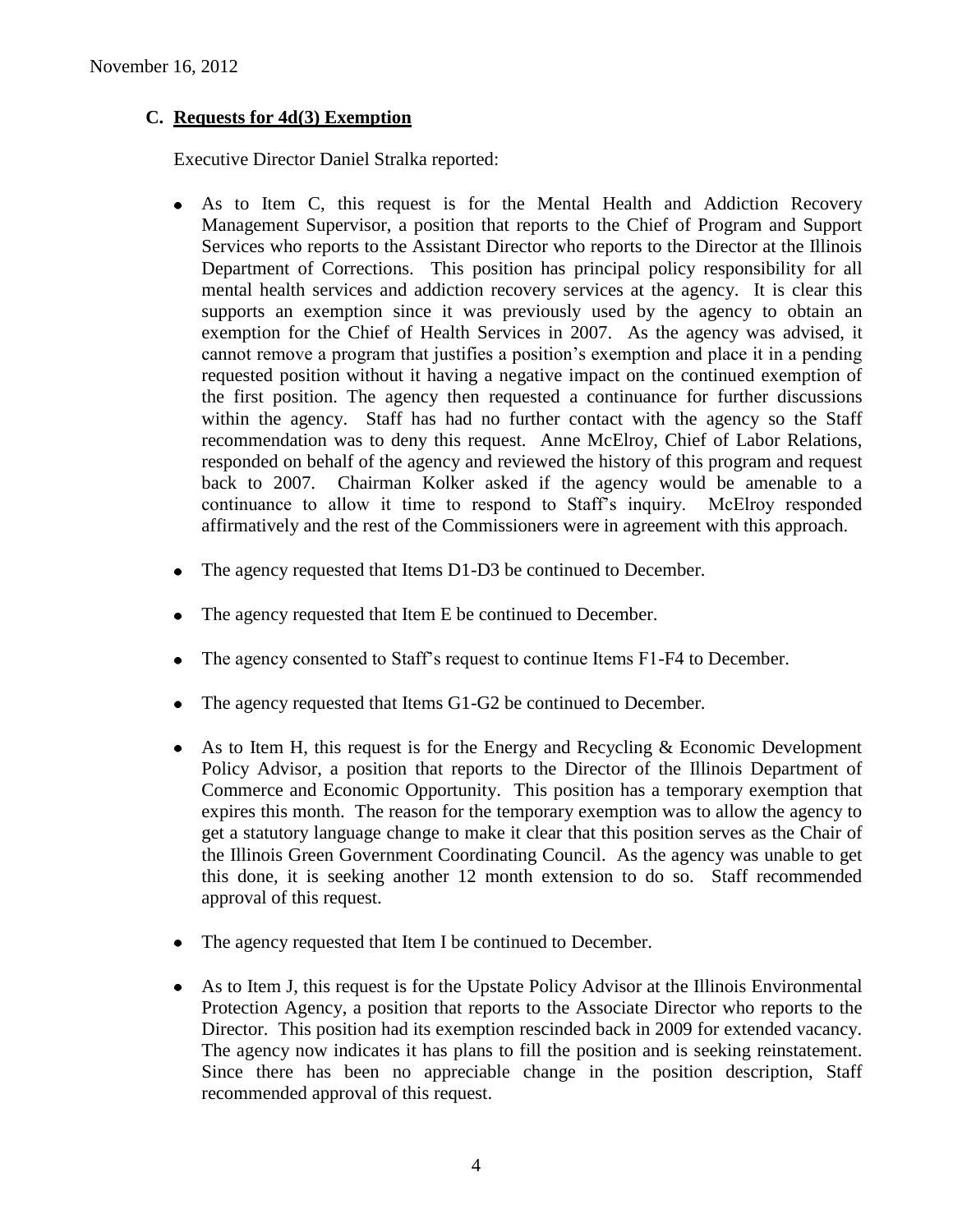- The agency has requested that Item K be continued to December.
- As to Items L1 and L2, these requests are for two After Care Field Supervisors for the Illinois Department of Juvenile Justice, positions that report to the Deputy Director of After Care Services who reports to the Director. These positions appear to function as the equivalent of regional parole supervisors at Department of Corrections. Staff had some questions which were e-mailed to the agency on November 9 but the agency never responded. For that reason, Staff's recommendation was to deny these requests. Chairman Kolker suggested that these requests be continued to the December meeting to allow the agency to respond to Staff's inquiry and the rest of the Commissioners were in agreement with this approach.
- The agency requested that Item M be continued to December.

### **IT WAS MOVED BY COMMISSIONER KREY, SECONDED BY COMMISSIONER DALIANIS, AND THE MOTION ADOPTED 4-0 TO GRANT THE REQUEST FOR 4D(3) EXEMPTION FOR THE FOLLOWING POSITION FOR A PERIOD OF TWELVE MONTHS:**

**H: Energy & Economic Development Policy Advisor (Commerce & Economic Opportunity)**

**IT WAS MOVED BY COMMISSIONER DALIANIS, SECONDED BY COMMISSIONER KREY, AND THE MOTION ADOPTED 4-0 TO GRANT THE REQUEST FOR 4D(3) EXEMPTION FOR THE FOLLOWING POSITION:**

**J: Policy Advisor, Office of Policy and Outreach (upstate) (Environmental Protection)**

**IT WAS MOVED BY COMMISSIONER CUMMINGS, SECONDED BY COMMISSIONER DALIANIS, AND THE MOTION ADOPTED 4-0 TO CONTINUE THE REQUESTS FOR 4D(3) EXEMPTION FOR THE FOLLOWING POSITIONS:**

- **C: Mental Health & Addiction Recovery Management Supervisor (Corrections)**
- **D1: Assistant Deputy Director of the Bureau of Service Delivery (Employment Security)**
- **D2: Employment Services Program Manager (Employment Security)**
- **D3: Unemployment Insurance Program Manager (Employment Security)**
- **E: Public Affairs Director (Natural Resources)**
- **F1: Deputy Director, Bureau of Agency Services (Central Management Services)**
- **F2: Project Manager, Bureau of Agency Services (Central Management Services)**
- **F3: Project Manager-Statewide Print (Central Management Services)**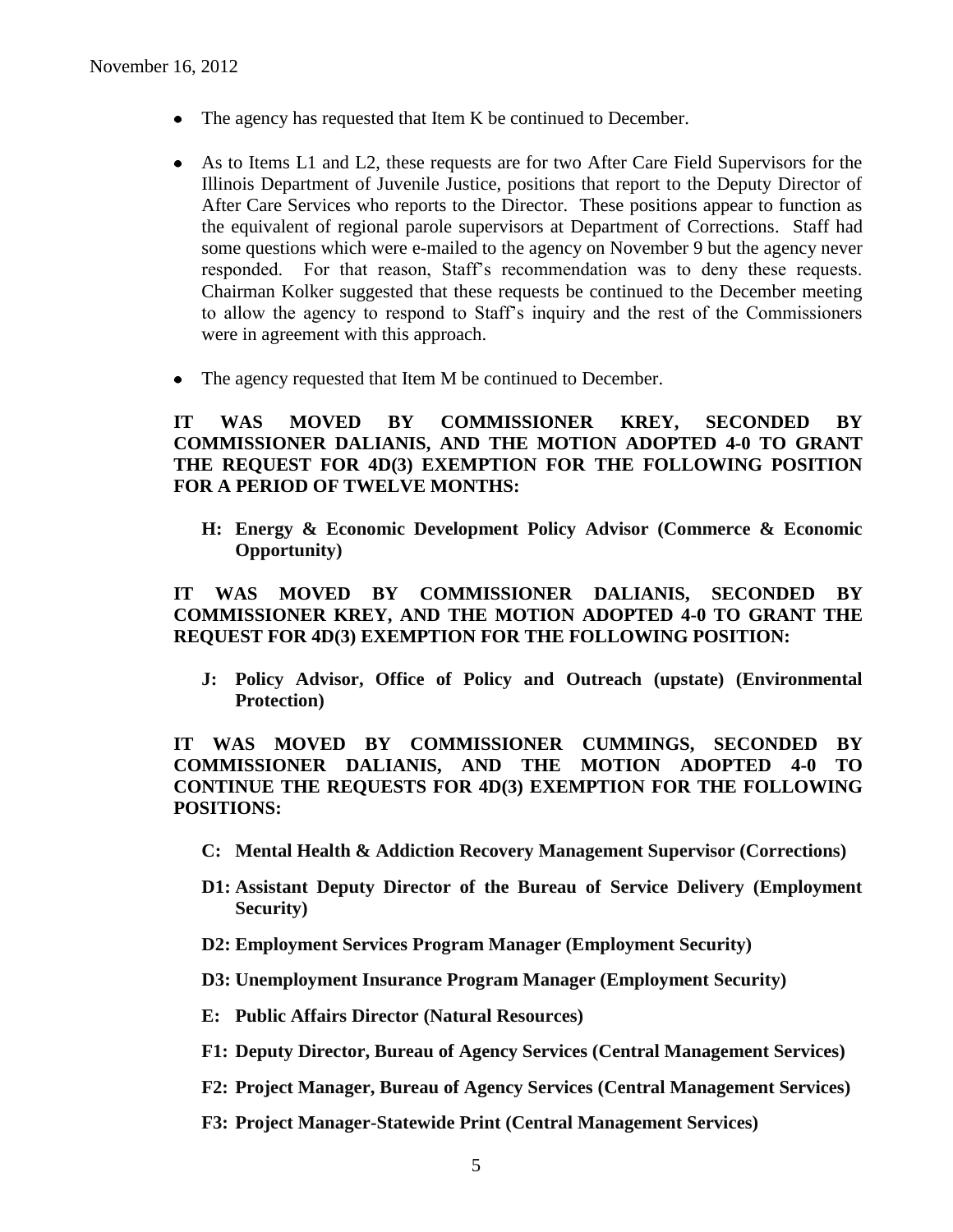- **F4: I-Cycle/Waste Reduction Manager (Central Management Services)**
- **G1: Deputy Chief of Staff-Cook County (Children & Family Services)**
- **G2: Deputy Chief of Staff-Downstate (Children & Family Services)**
- **I: Chief Technology Officer (Employment Security)**
- **K: Bureau Chief, Bureau of Expenditure Accounting (Human Services)**
- **L1: Regional Administrator-Aftercare Services-Cook County/Northern (Juvenile Justice)**
- **L2: Regional Administrator-Aftercare Services-Central/Southern (Juvenile Justice)**
- **M: Manager of Insurance Compliance Outreach Program (Workers' Compensation Commission)**

### **The following 4d(3) exemption request was granted on November 16, 2012 for twelve months:**

| <b>Position Number</b>  | $140070 - 42 - 70 - 000 - 10 - 01$           |
|-------------------------|----------------------------------------------|
| Position Title          | Senior Public Service Administrator          |
| Bureau/Division         | Energy & Recycling                           |
| <b>Functional Title</b> | Energy & Economic Development Policy Advisor |
| Incumbent               | Kate Tomford                                 |
| Supervisor              | Director                                     |
| Location                | <b>Cook County</b>                           |

#### **H. Illinois Department of Commerce & Economic Opportunity**

#### **The following 4d(3) exemption request was granted on November 16, 2012:**

#### **J. Illinois Environmental Protection Agency**

| <b>Position Number</b>  | 40070-46-30-200-00-01                                                |
|-------------------------|----------------------------------------------------------------------|
| <b>Position Title</b>   | Senior Public Service Administrator                                  |
| Bureau/Division         | Policy and Outreach                                                  |
| <b>Functional Title</b> | Policy Advisor, Office of Policy and Outreach (upstate) <sup>2</sup> |
| Incumbent               | Vacant                                                               |
| Supervisor              | Associate Director who reports to the Director                       |
| Location                | <b>Cook County</b>                                                   |

 $\overline{a}$ 

<sup>&</sup>lt;sup>1</sup> The exemption for this position expires November 18, 2012.

<sup>&</sup>lt;sup>2</sup> The exemption for this position was previously rescinded for extended vacancy on August 21, 2009.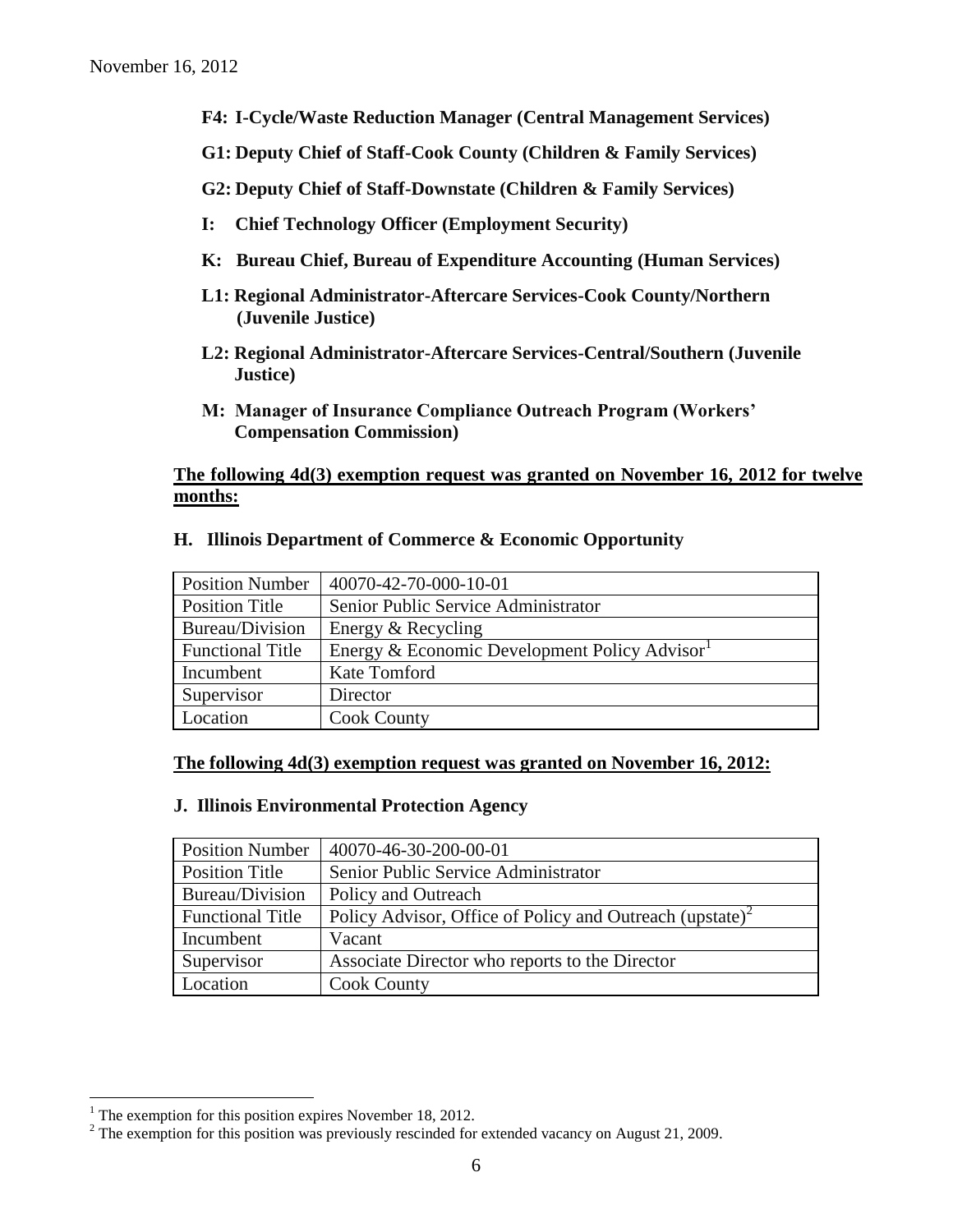# **The following 4d(3) exemption requests were continued on November 16, 2012:**

| <b>Position Number</b>  | 40070-29-02-500-00-01                                    |
|-------------------------|----------------------------------------------------------|
| Position Title          | Senior Public Service Administrator                      |
| Bureau/Division         | Programs and Support Services                            |
| <b>Functional Title</b> | Mental Health & Addiction Recovery Management Supervisor |
| Incumbent               | Vacant                                                   |
| Supervisor              | Chief of Programs & Support Services, who reports to the |
|                         | Assistant Director, who in turn reports to the Director  |
| Location                | Will County                                              |

# **C. Illinois Department of Corrections**

# **D1. Illinois Department of Employment Security**

| <b>Position Number</b>  | 40070-44-20-010-00-01                                        |
|-------------------------|--------------------------------------------------------------|
| <b>Position Title</b>   | Senior Public Service Administrator                          |
| Bureau/Division         | <b>Service Delivery</b>                                      |
| <b>Functional Title</b> | Assistant Deputy Director of the Bureau of Service Delivery  |
| Incumbent               | Vacant                                                       |
| Supervisor              | Executive Deputy Director of Service Delivery who reports to |
|                         | the Director                                                 |
| Location                | <b>Cook County</b>                                           |

## **D2. Illinois Department of Employment Security**

| <b>Position Number</b>  | 40070-44-21-000-00-01                                        |
|-------------------------|--------------------------------------------------------------|
| Position Title          | Senior Public Service Administrator                          |
| Bureau/Division         | Service Delivery/Employment Services Program                 |
| <b>Functional Title</b> | <b>Employment Services Program Manager</b>                   |
| Incumbent               | <b>Bennett R. Krause</b>                                     |
| Supervisor              | Executive Deputy Director of Service Delivery who reports to |
|                         | the Director                                                 |
| Location                | <b>Sangamon County</b>                                       |

# **D3. Illinois Department of Employment Security**

| <b>Position Number</b>  | 40070-44-22-000-00-01                                        |
|-------------------------|--------------------------------------------------------------|
| <b>Position Title</b>   | Senior Public Service Administrator                          |
| Bureau/Division         | Service Delivery/Unemployment Insurance Program              |
| <b>Functional Title</b> | Unemployment Insurance Program Manager                       |
| Incumbent               | Frank G. DeMore                                              |
| Supervisor              | Executive Deputy Director of Service Delivery who reports to |
|                         | the Director                                                 |
| Location                | <b>Cook County</b>                                           |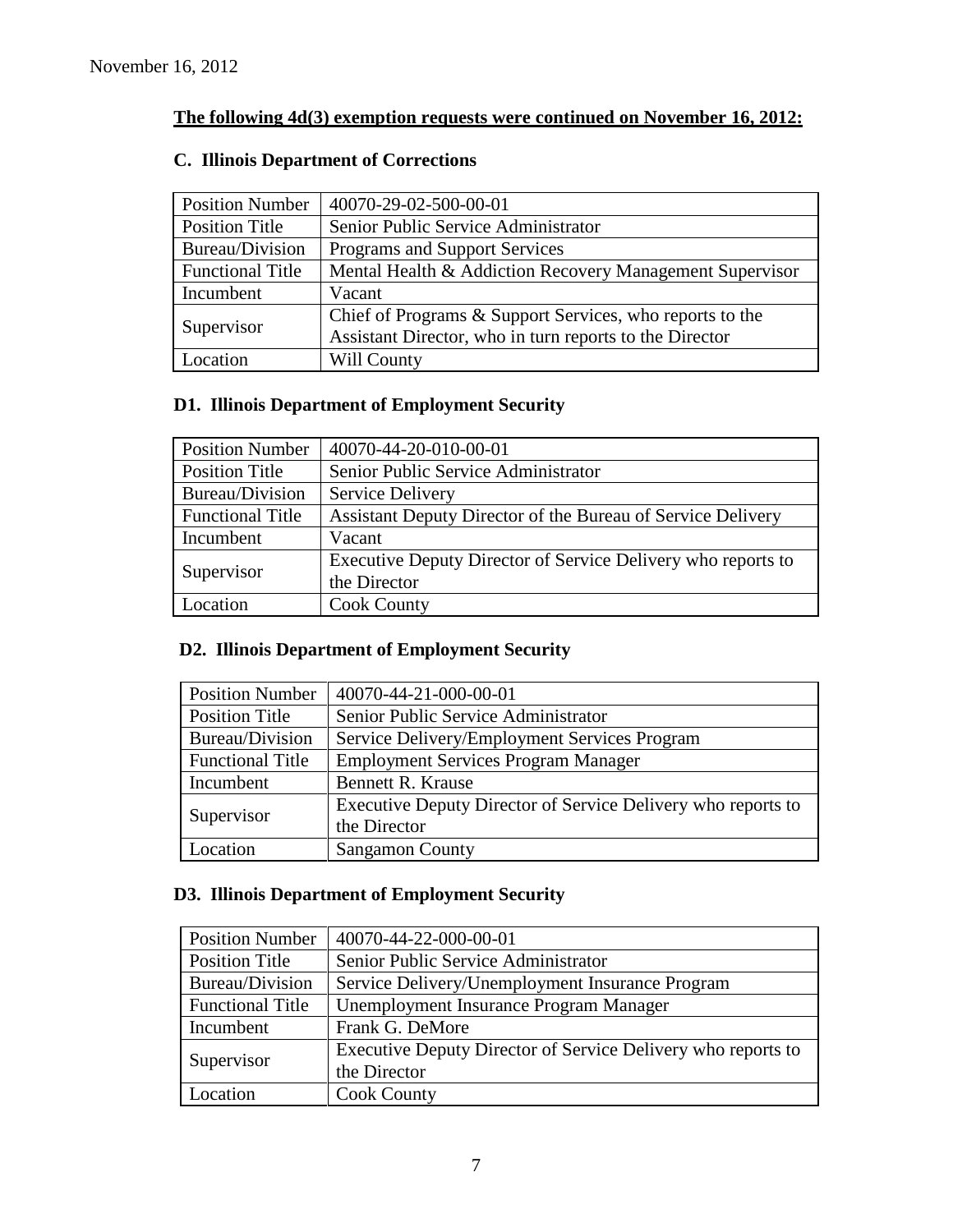# **E. Illinois Department of Natural Resources**

| <b>Position Number</b>  | 40070-12-00-010-00-01               |
|-------------------------|-------------------------------------|
| Position Title          | Senior Public Service Administrator |
| Bureau/Division         | Office of the Director              |
| <b>Functional Title</b> | <b>Communications Director</b>      |
| Incumbent               | Vacant                              |
| Supervisor              | Director                            |
| Location                | <b>Sangamon County</b>              |

# **F1. Illinois Department of Central Management Service**

| <b>Position Number</b>  | 40070-37-01-000-00-01                          |
|-------------------------|------------------------------------------------|
| Position Title          | Senior Public Service Administrator            |
| Bureau/Division         | <b>Agency Services</b>                         |
| <b>Functional Title</b> | Deputy Director, Bureau of Agency Services     |
| Incumbent               | Vacant                                         |
| Supervisor              | Assistant Director who reports to the Director |
| Location                | <b>Cook County</b>                             |

# **F2. Illinois Department of Central Management Service**

| <b>Position Number</b>  | 40070-37-01-000-30-01                                       |
|-------------------------|-------------------------------------------------------------|
| <b>Position Title</b>   | Senior Public Service Administrator                         |
| Bureau/Division         | <b>Agency Services</b>                                      |
| <b>Functional Title</b> | Project Manager, Bureau of Agency Services                  |
| Incumbent               | Vacant                                                      |
| Supervisor              | Deputy Director, Bureau of Agency Services, who reports to  |
|                         | the Assistant Director, who in turn reports to the Director |
| Location                | <b>Cook County</b>                                          |

# **F3. Illinois Department of Central Management Service**

| <b>Position Number</b>  | 40070-37-01-000-40-01                                       |
|-------------------------|-------------------------------------------------------------|
| <b>Position Title</b>   | Senior Public Service Administrator                         |
| Bureau/Division         | <b>Agency Services</b>                                      |
| <b>Functional Title</b> | Project Manager-Statewide Print                             |
| Incumbent               | Vacant                                                      |
| Supervisor              | Deputy Director, Bureau of Agency Services, who reports to  |
|                         | the Assistant Director, who in turn reports to the Director |
| Location                | <b>Sangamon County</b>                                      |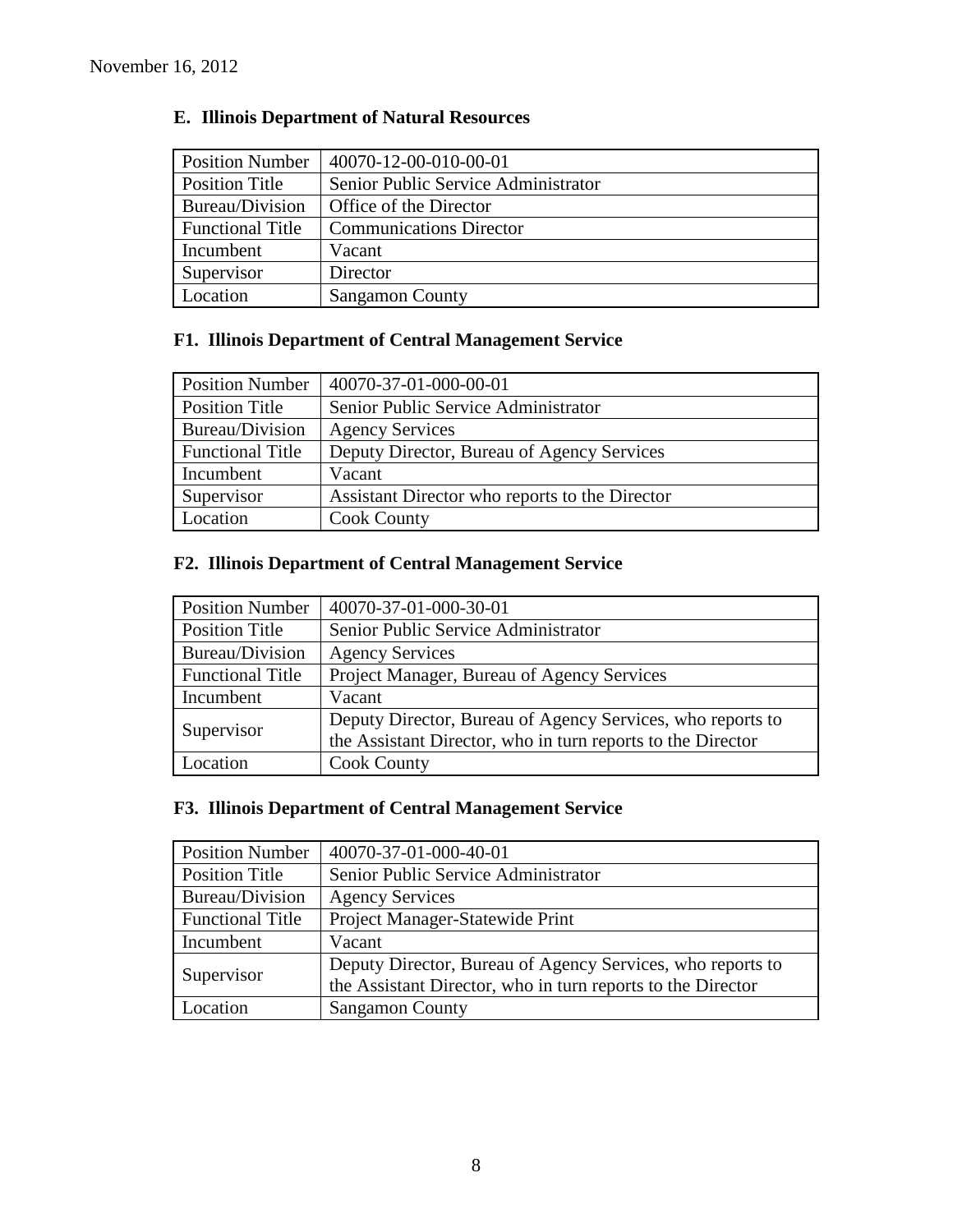| <b>Position Number</b>  | 40070-37-01-000-50-01                                       |
|-------------------------|-------------------------------------------------------------|
| <b>Position Title</b>   | Senior Public Service Administrator                         |
| Bureau/Division         | <b>Agency Services</b>                                      |
| <b>Functional Title</b> | <b>I-Cycle/Waste Reduction Manager</b>                      |
| Incumbent               | Vacant                                                      |
| Supervisor              | Deputy Director, Bureau of Agency Services, who reports to  |
|                         | the Assistant Director, who in turn reports to the Director |
| Location                | <b>Sangamon County</b>                                      |

# **F4. Illinois Department of Central Management Service**

# **G1. Illinois Department of Children & Family Services**

| <b>Position Number</b>  | 40070-16-00-220-00-01                      |
|-------------------------|--------------------------------------------|
| <b>Position Title</b>   | Senior Public Service Administrator        |
| Bureau/Division         | Director's Office                          |
| <b>Functional Title</b> | Deputy Chief of Staff-Cook County          |
| Incumbent               | Vacant                                     |
| Supervisor              | Chief of Staff who reports to the Director |
| Location                | <b>Cook County</b>                         |

# **G2. Illinois Department of Children & Family Services**

| <b>Position Number</b>  | $ 40070-16-00-230-00-01$                   |
|-------------------------|--------------------------------------------|
| <b>Position Title</b>   | Senior Public Service Administrator        |
| Bureau/Division         | Director's Office                          |
| <b>Functional Title</b> | Deputy Chief of Staff-Downstate            |
| Incumbent               | Vacant                                     |
| Supervisor              | Chief of Staff who reports to the Director |
| Location                | <b>Rock Island County</b>                  |

# **I. Illinois Department of Employment Security**

| <b>Position Number</b>  | 40070-44-30-500-00-01                                 |
|-------------------------|-------------------------------------------------------|
| <b>Position Title</b>   | Senior Public Service Administrator                   |
| Bureau/Division         | <b>Information Services Bureau</b>                    |
| <b>Functional Title</b> | <b>Chief Technology Officer</b>                       |
| Incumbent               | Vacant                                                |
| Supervisor              | Chief Information Officer who reports to the Director |
| Location                | <b>Cook County</b>                                    |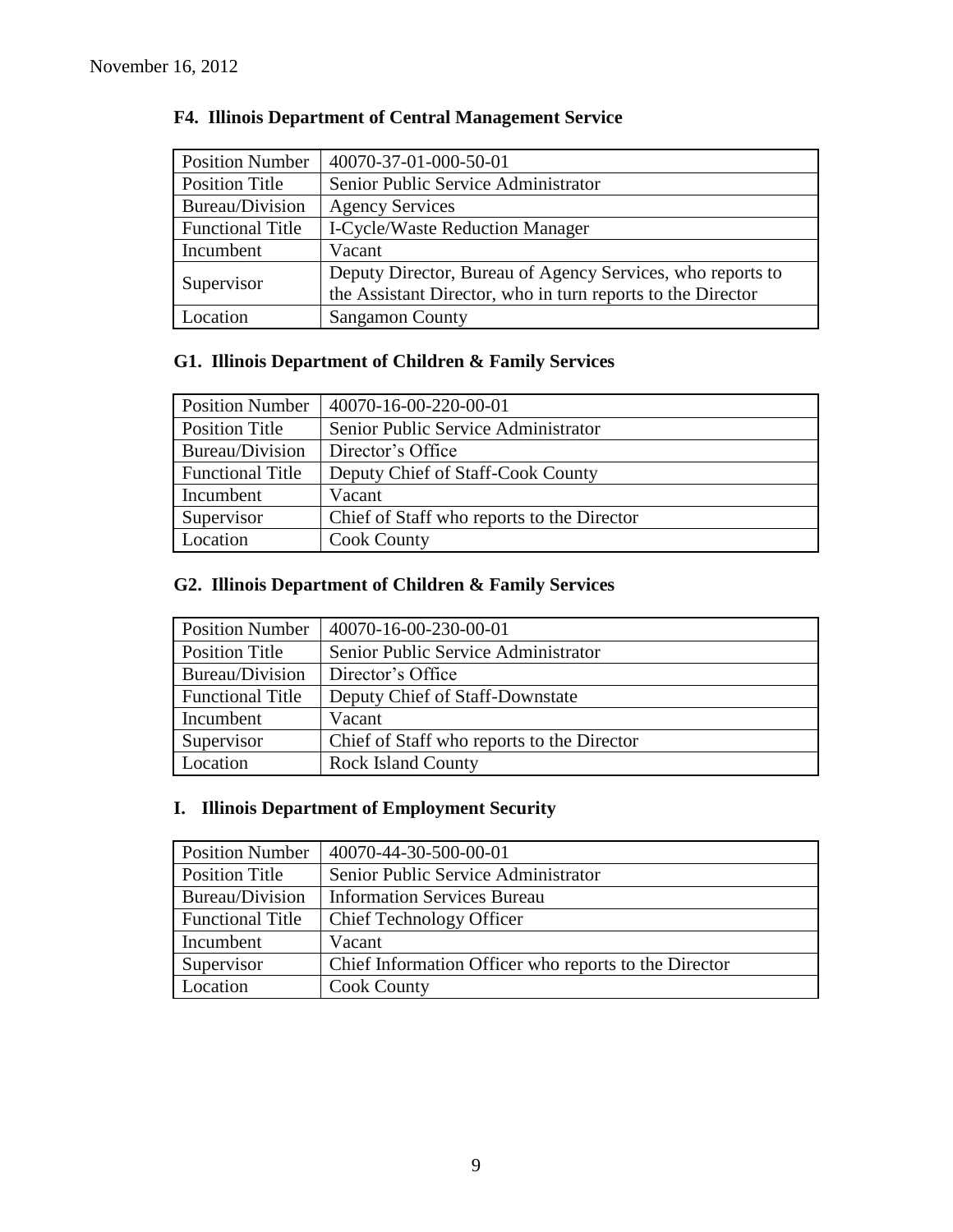| <b>Position Number</b>  | 40070-10-00-420-00-01                                           |
|-------------------------|-----------------------------------------------------------------|
| <b>Position Title</b>   | Senior Public Service Administrator                             |
| Bureau/Division         | <b>Office of Fiscal Services</b>                                |
| <b>Functional Title</b> | Bureau Chief, Bureau of Expenditure Accounting                  |
| Incumbent               | Vacant                                                          |
| Supervisor              | Chief Financial Officer who reports to the Assistant Secretary, |
|                         | who in turn reports to the Secretary                            |
| Location                | <b>Sangamon County</b>                                          |

# **K. Illinois Department of Human Services**

# **L1. Illinois Department of Juvenile Justice**

| <b>Position Number</b>  | 40070-27-00-310-00-01                                    |  |  |  |
|-------------------------|----------------------------------------------------------|--|--|--|
| <b>Position Title</b>   | Senior Public Service Administrator                      |  |  |  |
| Bureau/Division         | <b>Aftercare Services</b>                                |  |  |  |
| <b>Functional Title</b> | Regional Administrator-Cook County/Northern Region       |  |  |  |
| Incumbent               | Vacant                                                   |  |  |  |
| Supervisor              | Deputy Director of Aftercare Services who reports to the |  |  |  |
|                         | Director                                                 |  |  |  |
| Location                | <b>Cook County</b>                                       |  |  |  |

# **L2. Illinois Department of Juvenile Justice**

| <b>Position Number</b>  | 40070-27-00-320-00-01                                    |
|-------------------------|----------------------------------------------------------|
| <b>Position Title</b>   | Senior Public Service Administrator                      |
| Bureau/Division         | <b>Aftercare Services</b>                                |
| <b>Functional Title</b> | Regional Administrator-Central/Southern Region           |
| Incumbent               | Vacant                                                   |
|                         | Deputy Director of Aftercare Services who reports to the |
| Supervisor              | Director                                                 |
| Location                | <b>Sangamon County</b>                                   |

# **M. Illinois Workers' Compensation Commission**

| <b>Position Number</b>  | 40070-50-37-011-00-02                                    |
|-------------------------|----------------------------------------------------------|
| <b>Position Title</b>   | Senior Public Service Administrator                      |
| Bureau/Division         | <b>Insurance Compliance</b>                              |
| <b>Functional Title</b> | Manager of Insurance Compliance Outreach Program         |
| Incumbent               | Vacant                                                   |
| Supervisor              | Insurance Compliance Manager who reports to the Chairman |
| Location                | <b>Cook County</b>                                       |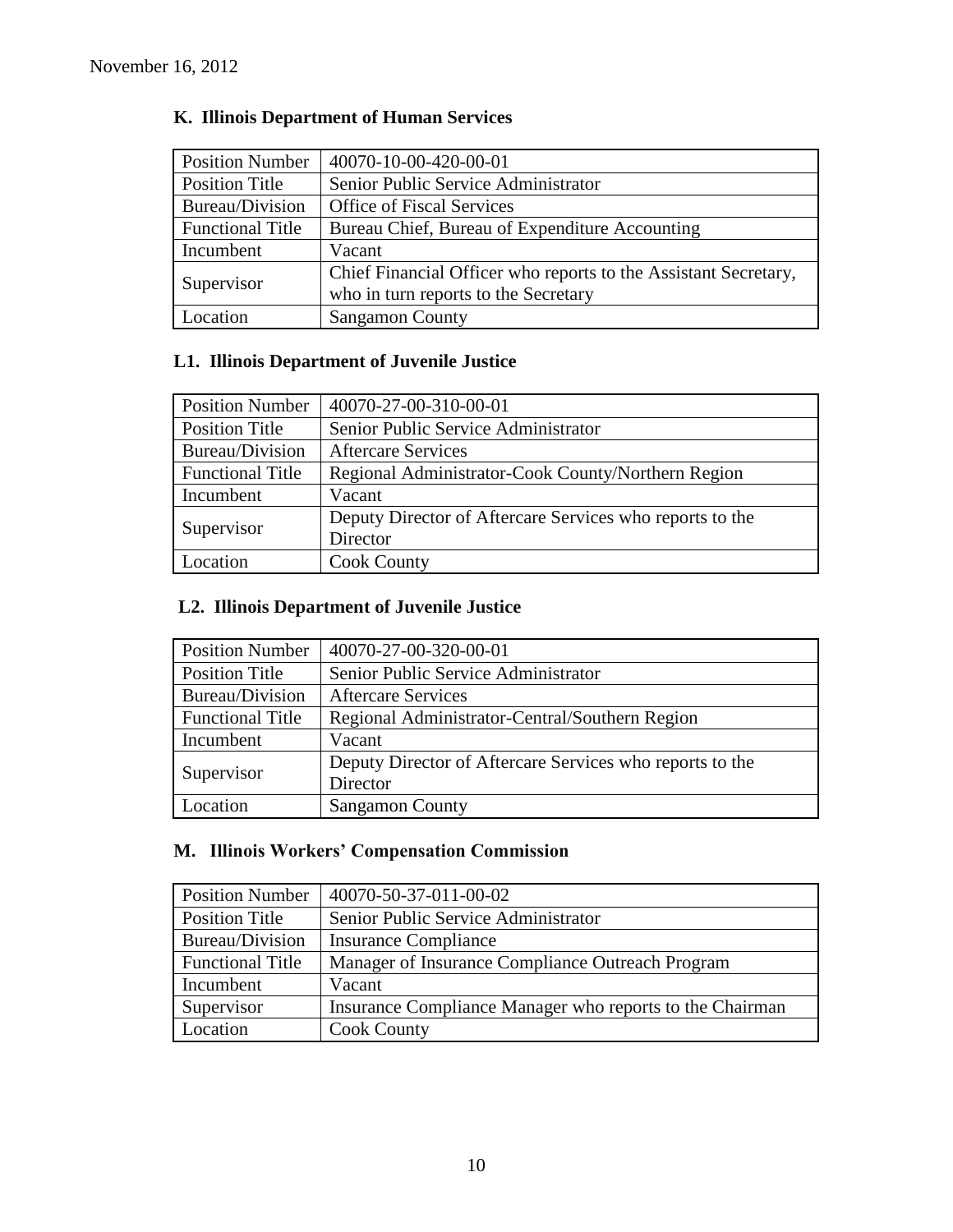### **Proposed Rescissions in accordance with Section 1.142(b) of the Rules of the Civil Service Commission**

Executive Director Stralka first noted that the reason most of these positions were included for proposed rescission was due to extended vacancy in excess of two years. On October 12, 2012 he provided notice to the Director of Central Management Services in accordance with Commission Rules followed by letters to all affected agency directors notifying them of which positions may be placed on this month's agenda for rescission and why. These notices included 72 positions. Many issues were resolved during this initial period so that when it came time to finalize the agenda only 32 positions were included for the Commission to determine if their 4d(3) exemptions should be rescinded. As a reminder, Commission rules provide that rescissions shall be approved only after the Commission has determined that an adequate level of managerial control exists in exempt status which will insure responsive and accountable administrative control of agency programs. It was Commission staff's position that such control exists for all these proposed rescissions.

Executive Director Stralka reported to the Commissioners as follows regarding the 32 positions on the agenda:

- $\bullet$ The agencies have consented to the rescissions for the following positions. Staff recommended approval of these rescissions: N1-6, N8, N15, N21, N26, and N28.
- The following positions are now filled. Staff recommended denial of these rescissions: N19, N22, and N29:
- $\bullet$ The following positions have been vacant for between 24-30 months and the agencies have indicated that they intend to fill these positions shortly. Staff recommended denial of these rescissions with the notation that failure to fill in the next six months will result in their rescission next May: N9, N12, N13, N18, and N27:
- The following positions were included on the agenda not because of extended vacancy  $\bullet$ but because they have all been placed in a collective bargaining unit and are presently vacant. Staff recommended approval of these rescissions: N10, N11, N16, N17, and N30.

Andrew Moyer, Chief of Staff, Illinois Department of Commerce and Economic Opportunity, responded on Items N10 and N11 that these positions are vacant and in a collective bargaining unit. The agency has been actively trying to change that status but for now has no plans to fill the positions. Anne McElroy, Chief of Labor Relations, Illinois Department of Corrections, informed the Commissioners that the collective bargaining unit status of all these positions has been and continues to be the subject of negotiations between their union representatives and the State. She suggested that any action the Commission may take to rescind their exempt status may be premature. Commissioner Krey inquired how long negotiations have been ongoing. McElroy simply responded a long time. After additional discussion among the Commissioners, it was the consensus not to rescind the exempt status of these positions.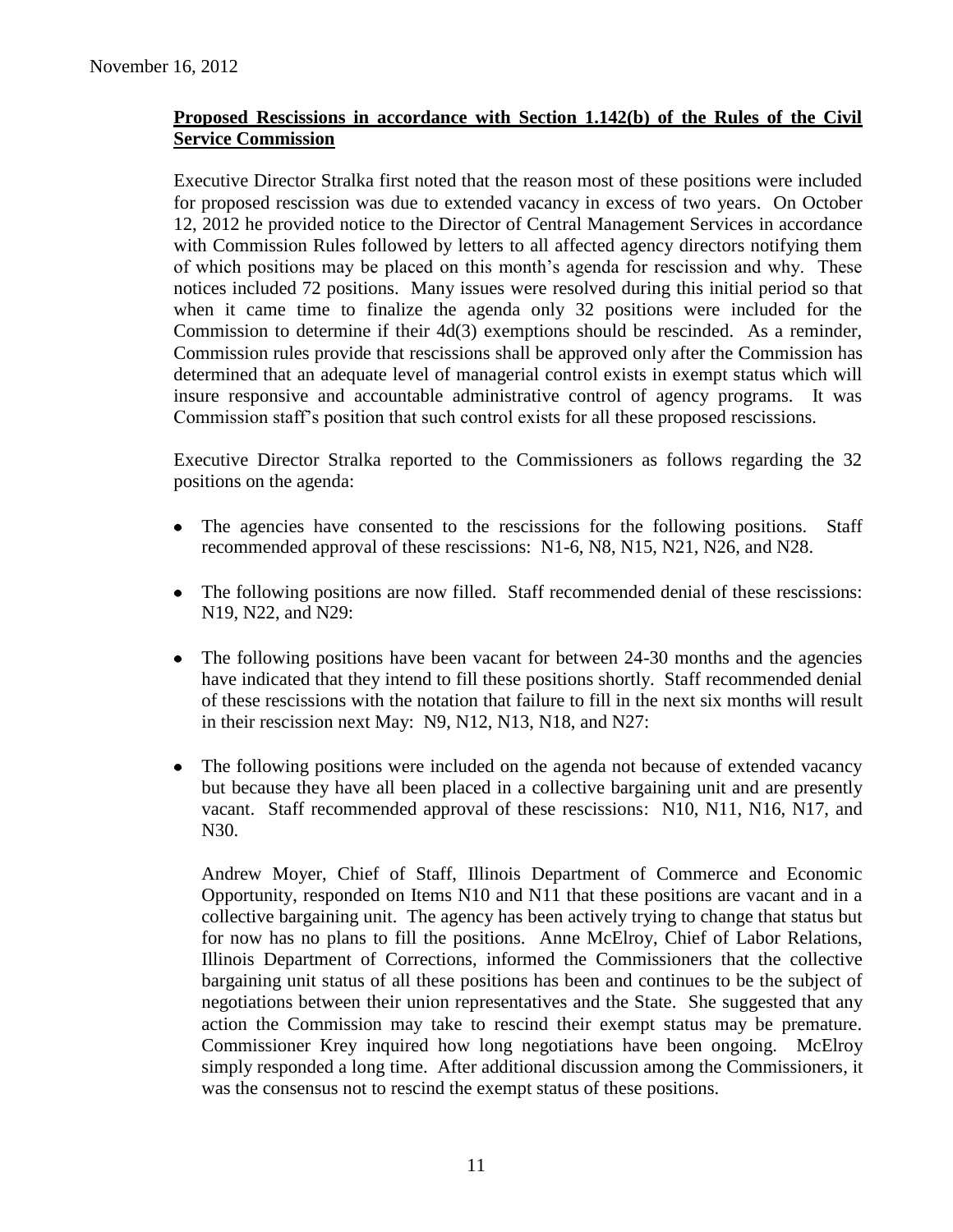- The Department of Juvenile Justice had the following positions up for rescission: N23, N24, and N25. This agency responded to Staff's initial notice, but not to the follow-up seeking information as to the reasons for the extended vacancy. Staff recommended approval of these rescissions. No agency representative was present to provide any additional information.
- As to N7, this is the Risk Management Division Manager at Central Management Services and it has been vacant since May 31, 2007 though it appears to have been filled in the interim by temporary appointment until January 9, 2010. Even then, it has been vacant for almost three years. It was up for rescission last May, but denied because the bill to privatize workers' compensation administration for the State (the subject matter of this position) was still pending. Central Management Services has indicated that bill has now passed. The agency wants to hold off on rescission pending the award of the administration contract. Given the length of the vacancy and the removal of the program supporting the exemption by legislation, Staff recommended approval of this rescission. Roneta Taylor, Central Management Services-Technical Services, indicated that there are no present plans to fill the position. Chairman Kolker suggested moving forward with the rescission and the agency could come back to the Commission if needed.
- As to N14, this is the Regional Manager for Regional Economic Development, East Central region, at the Illinois Department of Commerce and Economic Opportunity and it has been vacant since January 4, 2008. The agency indicated it is contesting this rescission, but noted that it has not been filled because hiring priorities changed. This position was also up for rescission last May. Given the length of the vacancy and the apparent lack of motivation to fill the position, Staff recommended approval of this rescission. Andrew Moyer acknowledged the length of the vacancy and explained that a candidate had been identified but the agency then filled a different region's vacant position. He requested that the exemption remain in place as the agency hopes to move forward with filling the position.
- As to N20, this is the Associate Director of the Office of Prevention in the Department of Human Services. While it only has been vacant for several months, Staff had concerns that the position may no longer be needed from media reports about the activities of a prior incumbent. In the recent Performance Audit conducted by the Auditor General, it was recommended that the Commission examine positions and consider them for rescission if it appears they may no longer be needed by the agency. Grace Hong-Duffin, Chief of Staff, Department of Human Services, explained to the Commissioners how the agency has identified a potential new hire that will be charged with performing the important responsibilities of the position and requested that the exemption not be rescinded.
- As to N31 and N32, these are positions in the Administrative and Regulatory Shared Services Center. Staff had inquiries about these positions to which it never received a response. Beth Duesterhaus, representing Shared Services, indicated that she had still not received any additional information from the Illinois Department of Revenue and asked that these items be continued to allow time to obtain a response.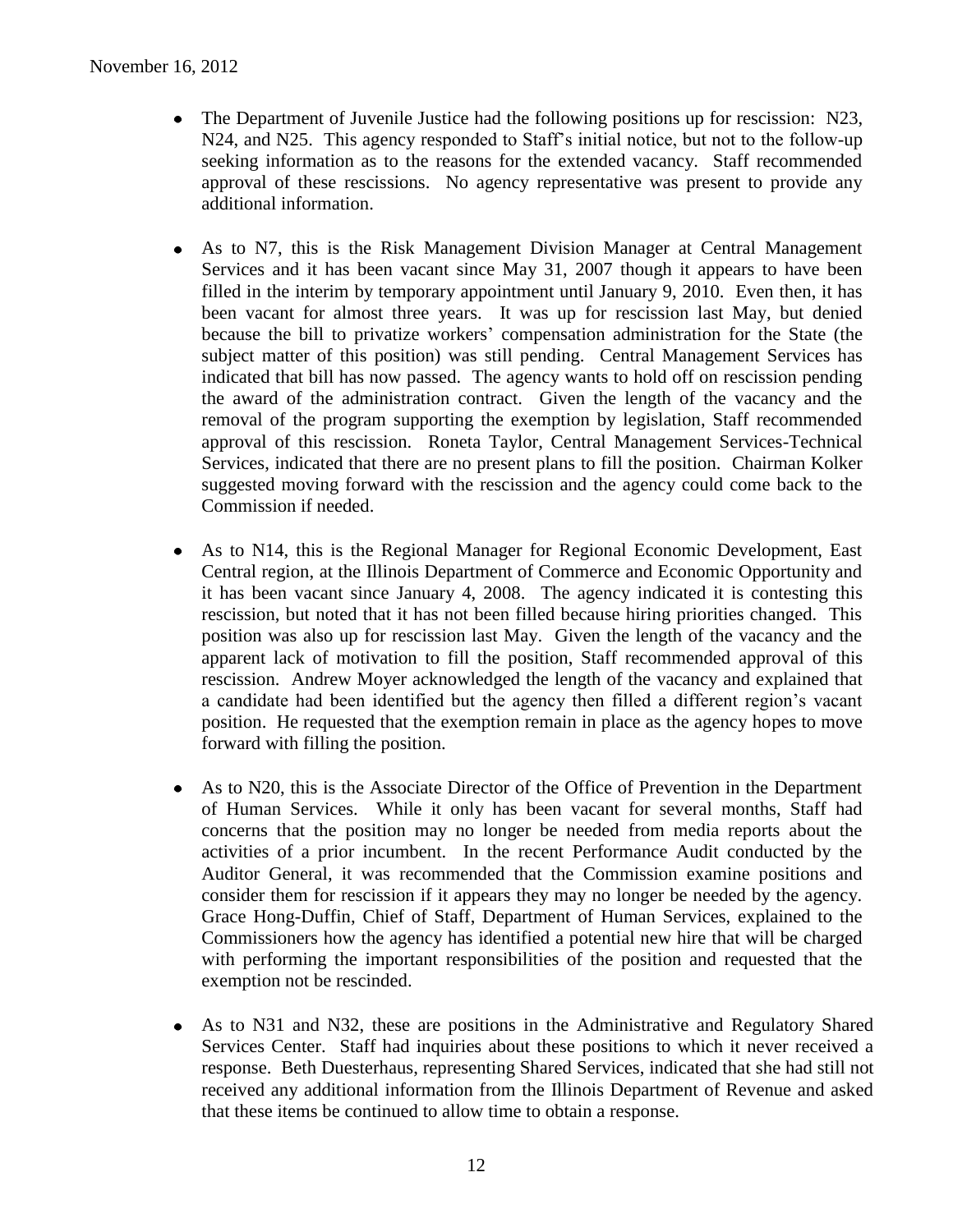### **IT WAS MOVED BY COMMISSIONER DALIANIS, SECONDED BY COMMISSIONER CUMMINGS, AND THE MOTION ADOPTED 4-0 TO RESCIND THE 4D(3) EXEMPTIONS FROM THE FOLLOWING POSITIONS:**

- **N1: CMS–Governor's ARRA Accountability Administrator**
- **N2: CMS–Federal Stimulus Administrator-Sangamon Zone 1**
- **N3: CMS-Federal Stimulus Administrator-Sangamon Zone 2**
- **N4: CMS-Federal Stimulus Administrator-Cook Zone 1**
- **N5: CMS-Federal Stimulus Administrator-Cook Zone 2**
- **N6: CMS-Federal Stimulus Administrator-Cook Zone 3**
- **N7: CMS-Manager, Risk Management**
- **N8: Children & Family Services-ERC/Shelter System Program Coordinator**
- **N15: Environmental Protection-Legislative Liaison**
- **N21: Human Services,-Manager, Accreditation & Licensure**
- **N26: Natural Resources-Chief Special Assistant**
- **N28: Public Health-Legislative Liaison**

**IT WAS MOVED BY COMMISSIONER KREY, SECONDED BY COMMISSIONER DALIANIS, AND THE MOTION ADOPTED 4-0 TO DENY THE PROPOSED RESCISSIONS FROM 4D(3) EXEMPTION FOR THE FOLLOWING POSITIONS:**

- **N9: Children & Family Services-Contract Compliance Administrator**
- **N10: Commerce & Economic Opportunity-Legislative Liaison**
- **N11: Commerce & Economic Opportunity-Legislative Liaison**
- **N12: Commerce & Economic Opportunity-Assistant Deputy Director, Policy Development, Planning & Research**
- **N13: Commerce & Economic Opportunity-Manager, Grant unit**
- **N14: Commerce & Economic Opportunity-Regional Manager (E. Central)**
- **N16: Financial & Professional Regulation-Legislative Liaison**
- **N17: Financial & Professional Regulation-Legislative Liaison**
- **N18: Healthcare & Family Services-Special Assistant, Strategic Vendor Relationships**
- **N19: Manager, ALPLM, Marketing & Community Relations**
- **N20: Human Services-Associate Director, Office of Prevention**
- **N22: Human Services-Director of Human Capital Development**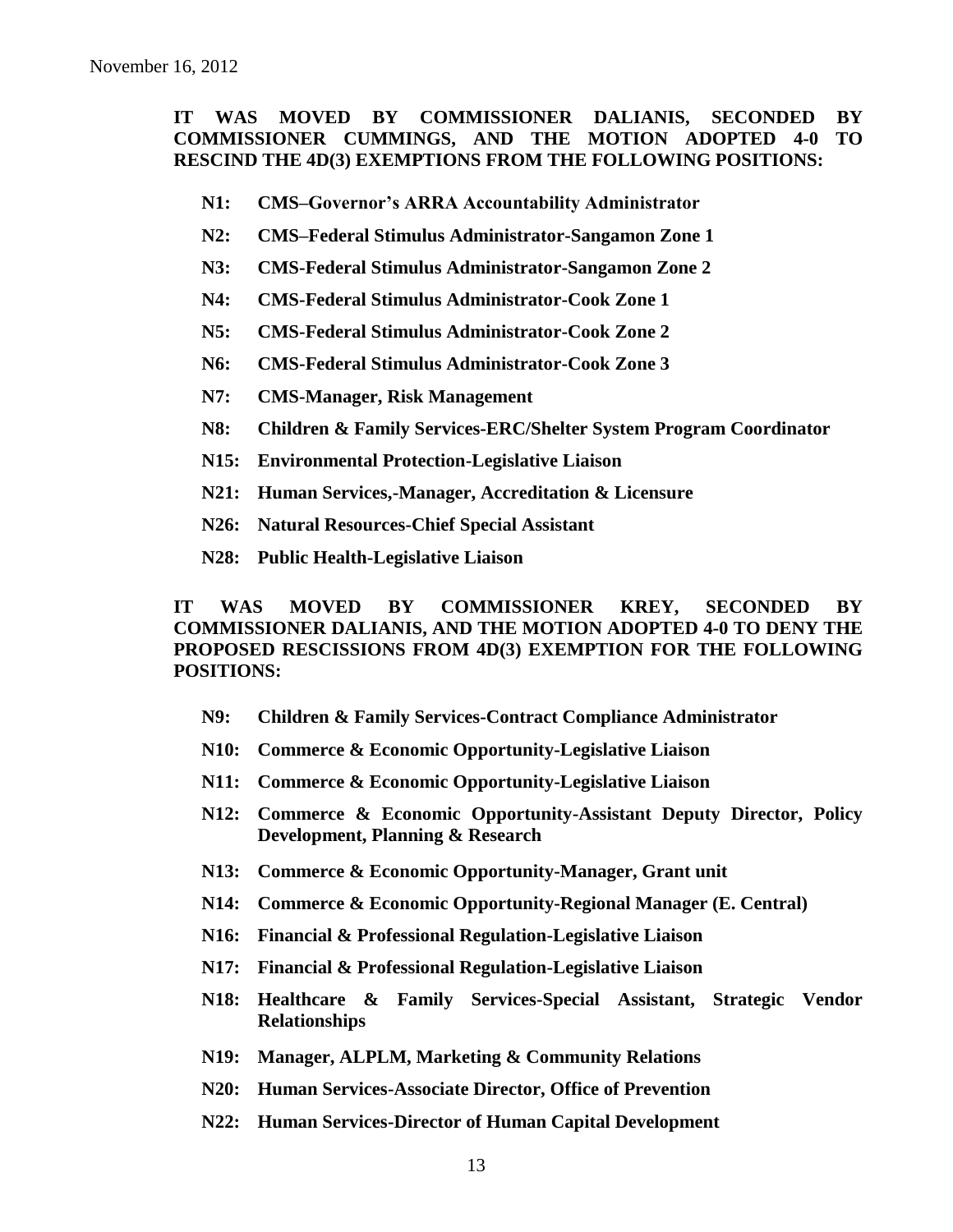- **N23: Juvenile Justice-Assistant Warden Operations, IYC Chicago**
- **N24: Juvenile Justice-Assistant Warden Programs-Harrisburg**
- **N25: Juvenile Justice-Assistant Warden Operations-Warrenville**
- **N27: Natural Resources-Executive Director, World Shooting Complex**
- **N29: Public Health-Division Chief for Long-Term Care, Office of Healthcare Regulation**
- **N30: Revenue-Legislative Liaison**
- **N31: Revenue-Administrative & Regulatory Shared Services Center Director**
- **N32: Revenue-Administrative & Regulatory Shared Services Center Administrative Director**

**The following positions had their 4d(3) exemptions rescinded on November 16, 2012:**

| <b>Item</b>     | <b>Agency</b> | <b>Position Number</b> | <b>Functional Title</b>                         |  |  |
|-----------------|---------------|------------------------|-------------------------------------------------|--|--|
| N1              | <b>CMS</b>    | 40070-37-00-000-50-01  | Governor's ARRA Accountability<br>Administrator |  |  |
| N <sub>2</sub>  | <b>CMS</b>    | 40070-37-00-000-50-02  | Federal Stimulus Administrator-Sang Zone 1      |  |  |
| N <sub>3</sub>  | <b>CMS</b>    | 40070-37-00-000-50-03  | Federal Stimulus Administrator-Sang Zone 2      |  |  |
| N <sub>4</sub>  | <b>CMS</b>    | 40070-37-00-000-50-06  | Federal Stimulus Administrator-Cook Zone 1      |  |  |
| N <sub>5</sub>  | <b>CMS</b>    | 40070-37-00-000-50-07  | Federal Stimulus Administrator-Cook Zone 2      |  |  |
| N <sub>6</sub>  | <b>CMS</b>    | 40070-37-00-000-50-08  | Federal Stimulus Administrator-Cook Zone 3      |  |  |
| N7              | <b>CMS</b>    | 40070-37-32-000-00-01  | Manager, Risk Management                        |  |  |
| N8              | <b>CFS</b>    | 37015-16-00-000-70-01  | <b>ERC/Shelter System Program Coordinator</b>   |  |  |
| N15             | <b>EPA</b>    | 37015-46-00-000-00-01  | Legislative Liaison                             |  |  |
| N <sub>21</sub> | <b>DHS</b>    | 40070-10-65-900-00-01  | Manager, Accreditation & Licensure              |  |  |
| N26             | <b>DNR</b>    | 37015-12-00-000-20-01  | <b>Chief Special Assistant</b>                  |  |  |
| N28             | <b>DPH</b>    | 13852-20-02-000-20-01  | Legislative Liaison                             |  |  |

### **The following 4d(3) exempt positions had their proposed rescission denied on November 16, 2012:**

| <b>Item</b>     | <b>Agency</b> | <b>Position Number</b> | <b>Functional Title</b>                                               |  |  |
|-----------------|---------------|------------------------|-----------------------------------------------------------------------|--|--|
| N <sub>9</sub>  | <b>CFS</b>    | 40070-16-64-200-00-01  | <b>Contract Compliance Administrator</b>                              |  |  |
| N10             | <b>CEO</b>    | 37015-42-00-000-01-01  | Legislative Liaison-International Trade                               |  |  |
| N11             | <b>CEO</b>    | 37015-42-00-230-00-01  | Legislative Liaison                                                   |  |  |
| N <sub>12</sub> | <b>CEO</b>    | 40070-42-00-071-00-02  | <b>Assistant Deputy Director,</b><br>Policy Dev., Planning & Research |  |  |
| N <sub>13</sub> | <b>CEO</b>    | 40070-42-00-220-00-01  | Manager, Grant Unit                                                   |  |  |
| N14             | <b>CEO</b>    | 40070-42-10-300-00-01  | <b>Regional Manager (East Central)</b>                                |  |  |
| N16             | <b>FPR</b>    | 37015-13-04-100-00-01  | Legislative Liaison                                                   |  |  |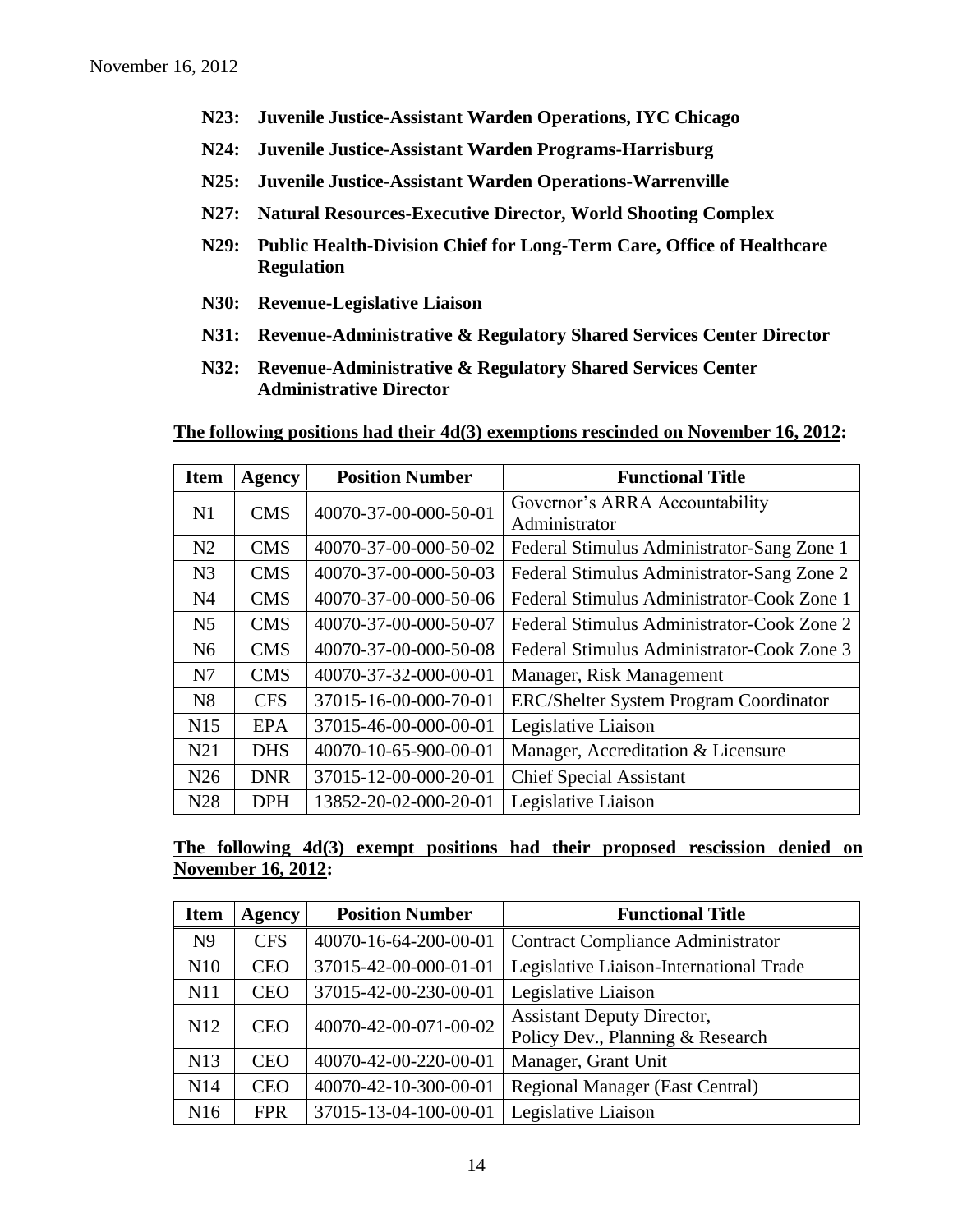| <b>Item</b>     | <b>Agency</b> | <b>Position Number</b> | <b>Functional Title</b>                                               |  |  |
|-----------------|---------------|------------------------|-----------------------------------------------------------------------|--|--|
| N17             | <b>FPR</b>    | 37015-13-04-200-00-01  | Legislative Liaison                                                   |  |  |
| N <sub>18</sub> | <b>HFS</b>    | 40070-33-00-001-00-61  | Special Assistant, Strategic Vendor<br>Relationships                  |  |  |
| N <sub>19</sub> | <b>HPA</b>    | 40070-48-56-000-00-01  | Manager, ALPLM, Marketing & Community<br>Relations                    |  |  |
| N20             | <b>DHS</b>    | 40070-10-23-000-00-01  | Associate Director, Office of Prevention                              |  |  |
| N22             | <b>DHS</b>    | 40070-10-90-000-00-01  | Director of Human Capital Develop.                                    |  |  |
| N23             | <b>DJJ</b>    | 40070-27-17-300-00-01  | <b>Assistant Warden Operations-IYC Chicago</b>                        |  |  |
| N <sub>24</sub> | <b>DJJ</b>    | 40070-27-20-200-00-01  | Assistant Warden Programs-Harrisburg                                  |  |  |
| N <sub>25</sub> | <b>DJJ</b>    | 40070-27-42-300-00-01  | <b>Assistant Warden Operations-Warrenville</b>                        |  |  |
| N <sub>27</sub> | <b>DNR</b>    | 40070-12-04-000-00-01  | <b>Executive Director-World Shooting</b><br>Complex                   |  |  |
| N <sub>29</sub> | <b>DPH</b>    | 40070-20-41-000-00-01  | Division Chief for Long-Term Care, Office<br>of Healthcare Regulation |  |  |
| N30             | <b>DOR</b>    | 00501-25-04-000-02-01  | Legislative Liaison                                                   |  |  |
| N31             | <b>DOR</b>    | 40070-25-42-000-00-01  | A & R Shared Services Center Director                                 |  |  |
| N32             | DOR           | 40070-25-42-100-00-01  | A & R Shared Services Center<br><b>Administrative Director</b>        |  |  |

### VI. CLASS SPECIFICATIONS

The following class titles were submitted for abolishment, creation, and revision by the Director of the Illinois Department of Central Management Services:

- **A. Assignment Coordinator (revision)**
- **B. Blasting Specialist (creation) Blasting Expert (creation) Blasting Supervisor (creation)**
- **C. Fire Prevention Inspector I (revision)**
- **D. Historical Exhibits Designer (revision)**
- **E. Photographer I (abolish) Photographer II (abolish) Photographer III (abolish) Photographer (creation)**
- **F. Photographic Technician I (revision) Photographer Technician II (revision) Photographer Technician III (revision)**

Staff Analysis: Assistant Executive Director Andrew Barris explained that the Assignment Coordinator was revised for the first time since 1996. The purpose of the revision was to specifically identify programs like the Meritorious Good Time, Supplemental Meritorious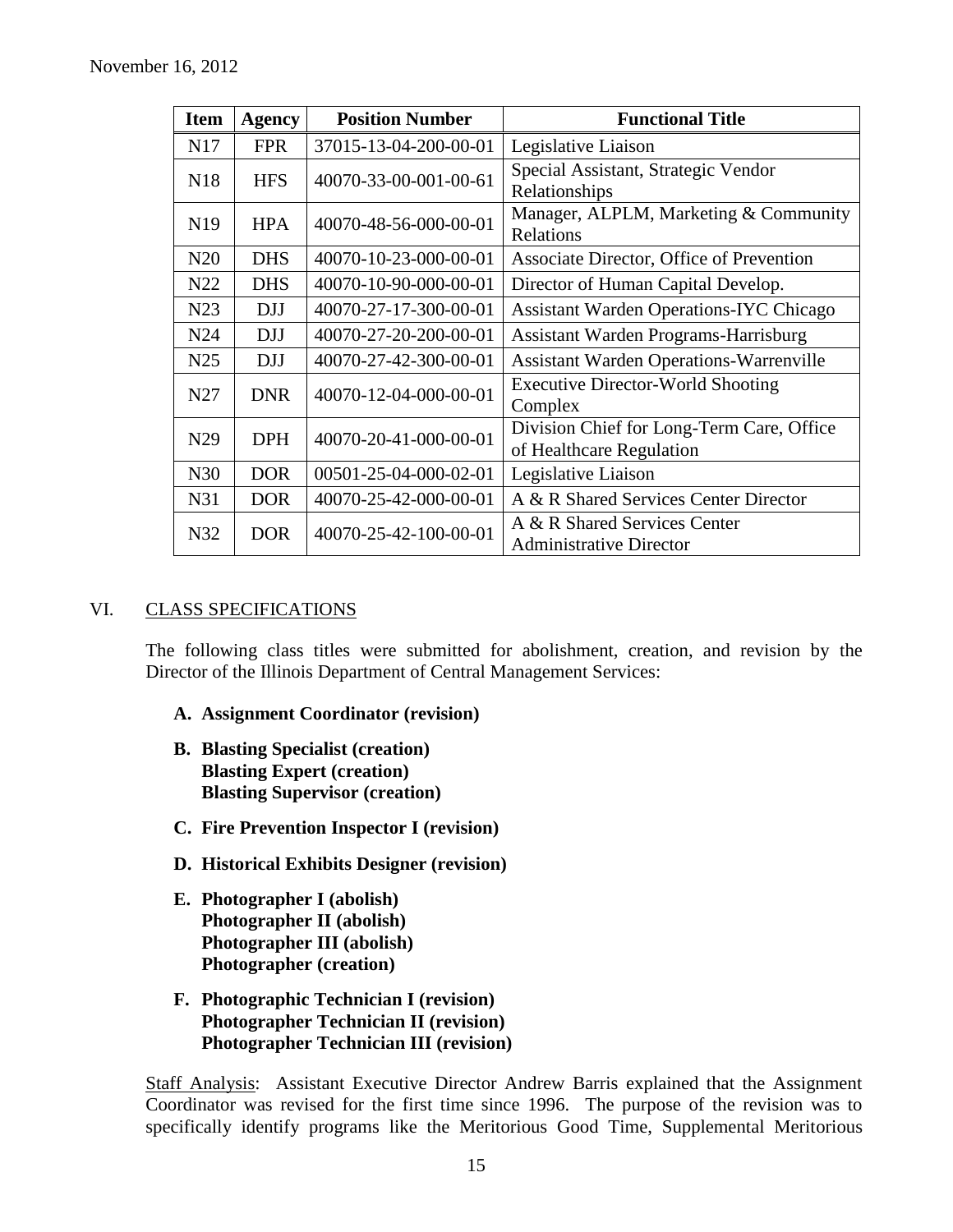Good Time, and Keep Separate From lists as specific responsibilities of the class. John Logsdon from Central Management Services Technical Services confirmed that was the need for the revision.

Chairman Kolker asked if all of the class specifications on the agenda had been agreed upon by management and the union. Logsdon explained that they were. Commissioner Cummings inquired if any of the class changes resulted in a change in salary. Logsdon explained that only the Blasting Specialist, Blasting Expert, and Blasting Supervisor classes involved a change in salary.

**IT WAS MOVED BY COMMISSIONER KREY, SECONDED BY COMMISSIONER CUMMINGS, AND THE MOTION ADOPTED 4-0 TO APPROVE THE ABOLISHMENT, CREATION, AND REVISION OF THE FOLLOWING CLASS TITLES TO BE EFFECTIVE DECEMBER 1, 2012:**

- **A. Assignment Coordinator (revision)**
- **B. Blasting Specialist (creation) Blasting Expert (creation) Blasting Supervisor (creation)**
- **C. Fire Prevention Inspector I (revision)**
- **D. Historical Exhibits Designer (revision)**
- **E. Photographer I (abolish) Photographer II (abolish) Photographer III (abolish) Photographer (creation)**
- **F. Photographic Technician I (revision) Photographer Technician II (revision) Photographer Technician III (revision**

**IT WAS MOVED BY CHAIRMAN KOLKER, SECONDED BY COMMISSIONER KREY, AND THE MOTION ADOPTED 4-0 TO DISAPPROVE ANY CLASS SPECIFICATIONS RECEIVED BY THE COMMISSION NOT CONTAINED IN THIS REPORT TO ALLOW ADEQUATE STUDY.** 

### VII. MOTION TO CLOSE A PORTION OF THE MEETING

**IT WAS MOVED BY COMMISSIONER CUMMINGS, SECONDED BY COMMISSIONER DALIANIS, AND BY ROLL CALL VOTE THE MOTION ADOPTED 4-0 TO CLOSE A PORTION OF THE MEETING PURSUANT TO SUBSECTIONS 2(c)(1), 2(c)(4), 2(c)(5), AND 2(c)(11) OF THE OPEN MEETINGS ACT.**

| <b>KOLKER</b>   | YES  | <b>CUMMINGS</b>   | <b>YES</b> |
|-----------------|------|-------------------|------------|
| <b>DALIANIS</b> | YES. | <b>FITZGERALD</b> |            |
| <b>KREY</b>     | YES. |                   |            |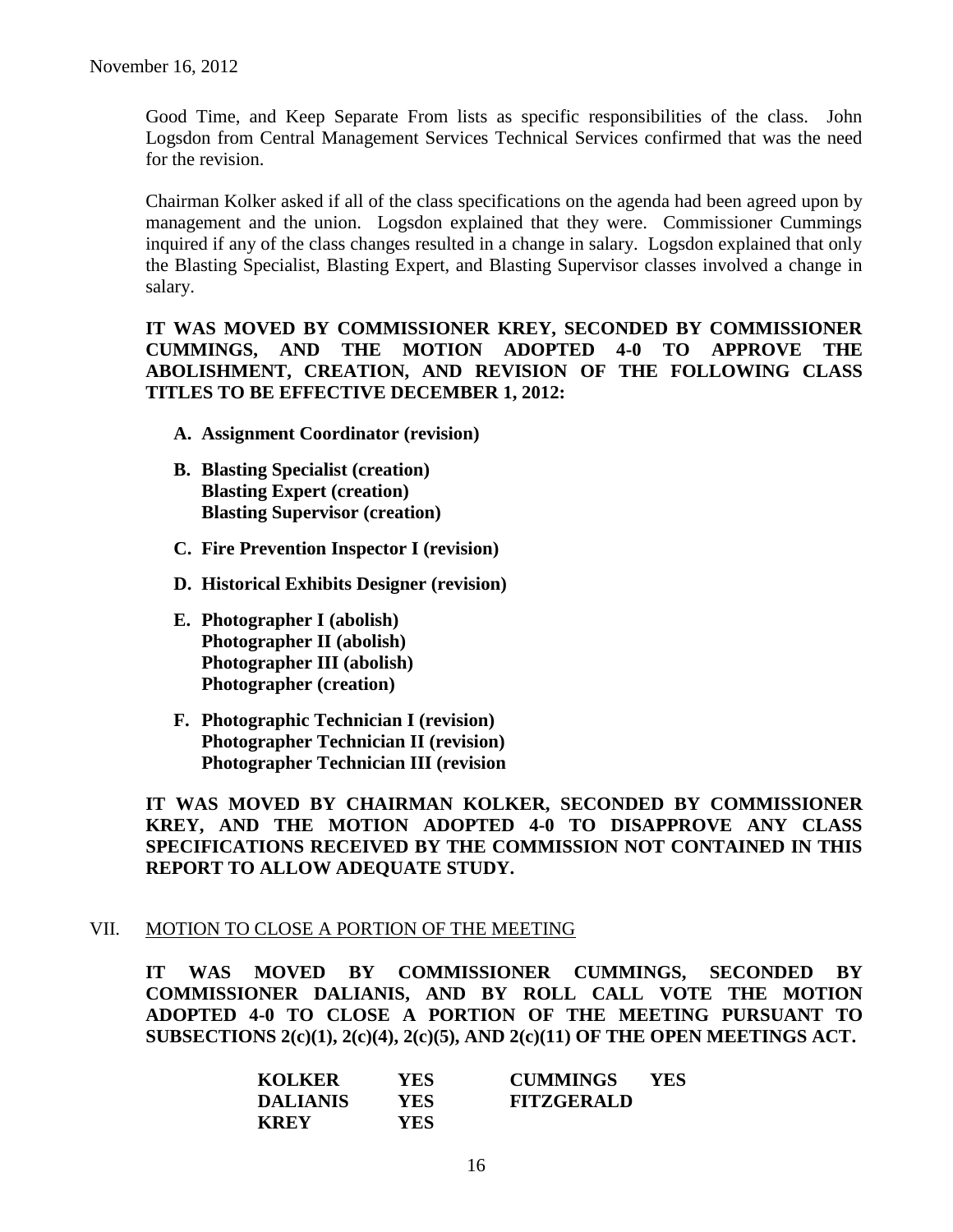#### VIII. RECONVENE THE OPEN MEETING

Upon due and proper notice the regular open meeting of the Illinois Civil Service Commission was reconvened at 400 West Monroe Street, Suite 306, Springfield, Illinois at 1:39 p.m.

#### PRESENT

Chris Kolker, Chairman; Anita M. Cummings, Ares G. Dalianis (by telephone), and Susan Moylan Krey, Commissioners; Daniel Stralka, Executive Director; and Andrew Barris, Assistant Executive Director.

### IX. NON-MERIT APPOINTMENT REPORT

The Personnel Code permits non-merit appointments for a limited period of time, i.e., emergency appointments shall not exceed 60 days and shall not be renewed, and positions shall not be filled on a temporary or provisional basis for more than six months out of any twelve-month period. Consecutive non-merit appointments are not violative of the Code; however, they do present a possible evasion of merit principles and should be monitored. Set forth below is the number of consecutive non-merit appointments made by each department. These statistics are from the Illinois Department of Central Management Services' Consecutive Non-Merit Report.

| Agency                                | 9/30/12                | 10/31/12 | 10/31/11 |
|---------------------------------------|------------------------|----------|----------|
| Aging                                 | $\mathfrak{D}_{\cdot}$ | 2        |          |
| Agriculture                           |                        |          | 3        |
| Arts Council                          |                        |          |          |
| <b>Central Management Services</b>    |                        | 0        |          |
| <b>Children and Family Services</b>   | 6                      | 5        |          |
| <b>Employment Security</b>            |                        | 0        |          |
| <b>Healthcare and Family Services</b> |                        | 5        |          |
| <b>Historic Preservation Agency</b>   | 15                     | 3        |          |
| <b>Human Services</b>                 | 3                      | 3        |          |
| <b>Natural Resources</b>              | 11                     | 10       | 16       |
| Property Tax Appeal Board             |                        | n        | 3        |
| Revenue                               |                        | 3        |          |
| Transportation                        | 13                     | 10       | 3        |
| Veterans' Affairs                     |                        |          |          |
| Totals                                | 62                     | 43       |          |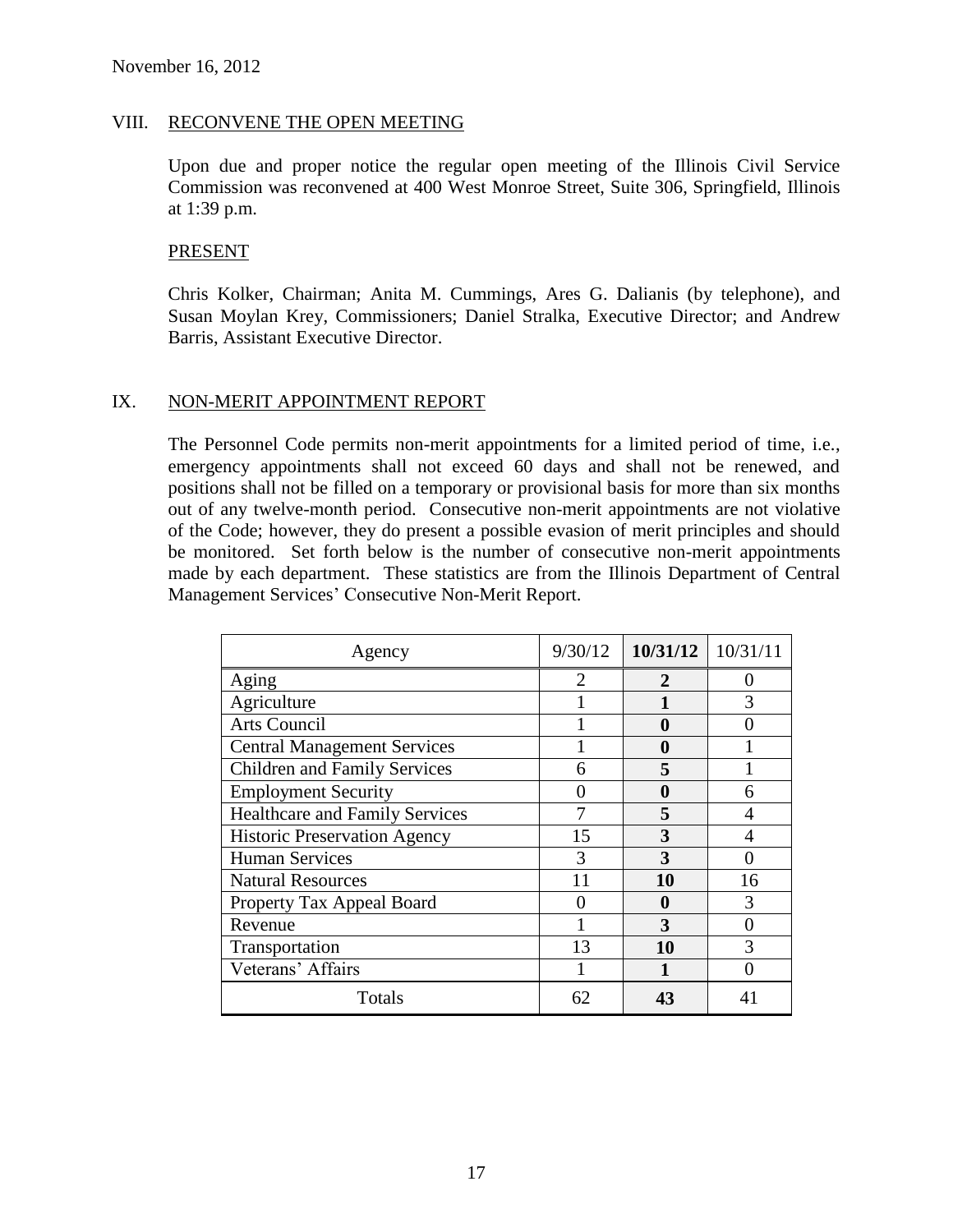### X. INTERLOCUTORY APPEAL

# **LA-6-13**

| Employee | Marva Arnold             | <b>Appeal Date</b>   | 08/17/12                  |
|----------|--------------------------|----------------------|---------------------------|
| Agency   | <b>Human Services</b>    | <b>Decision Date</b> | 10/25/12                  |
| Type     | Layoff                   | ALJ                  | <b>Andrew Barris</b>      |
| Issue(s) | Employee is exempt from  | Proposal for         | Dismiss appeal subject to |
|          | jurisdiction B of the    | Decision             | approval of Commission;   |
|          | Personnel Code and Rules |                      | no jurisdiction           |

**IT WAS MOVED BY COMMISSIONER CUMMINGS, SECONDED BY COMMISSIONER DALIANIS, AND BY ROLL CALL VOTE OF 4-0 THE MOTION ADOPTED TO AFFIRM AND ADOPT THE ADMINISTRATIVE LAW JUDGE'S PROPOSAL FOR DECISION TO DISMISS THE APPEAL AS THE COMMISSION HAS NO JURISDICTION OVER THIS APPEAL.**

| <b>KOLKER</b>   | YES        | <b>CUMMINGS</b>   | <b>YES</b> |
|-----------------|------------|-------------------|------------|
| <b>DALIANIS</b> | YES.       | <b>FITZGERALD</b> |            |
| <b>KREY</b>     | <b>YES</b> |                   |            |

### XI. APPEALS TERMINATED WITHOUT DECISION ON THE MERITS

### **DA-2-13**

| Employee | <b>Katrina Angeles</b> | Appeal Date         | 07/31/12                      |
|----------|------------------------|---------------------|-------------------------------|
| Agency   | Human Services         | Decision Date       | 10/17/12                      |
| Type     | Discharge              | <b>Proposal for</b> | Dismissed subject to approval |
| ALJ      | <b>Andrew Barris</b>   | Decision            | of Commission; withdrawn.     |

### **DA-17-13**

| Employee | Julius Perryman | Appeal Date   | 10/29/12                      |
|----------|-----------------|---------------|-------------------------------|
| Agency   | Transportation  | Decision Date | 11/01/12                      |
| Type     | Discharge       | Proposal for  | Dismissed subject to approval |
| ALJ      | Daniel Stralka  | Decision      | of Commission; withdrawn.     |

**IT WAS MOVED BY COMMISSIONER DALIANIS, SECONDED BY COMMISSIONER CUMMINGS, AND BY ROLL CALL VOTE OF 4-0 THE MOTION ADOPTED TO AFFIRM AND ADOPT THE ADMINISTRATIVE LAW JUDGES' PROPOSALS FOR DECISION TO DISMISS THE APPEALS FOR THE REASONS SET FORTH THEREIN.**